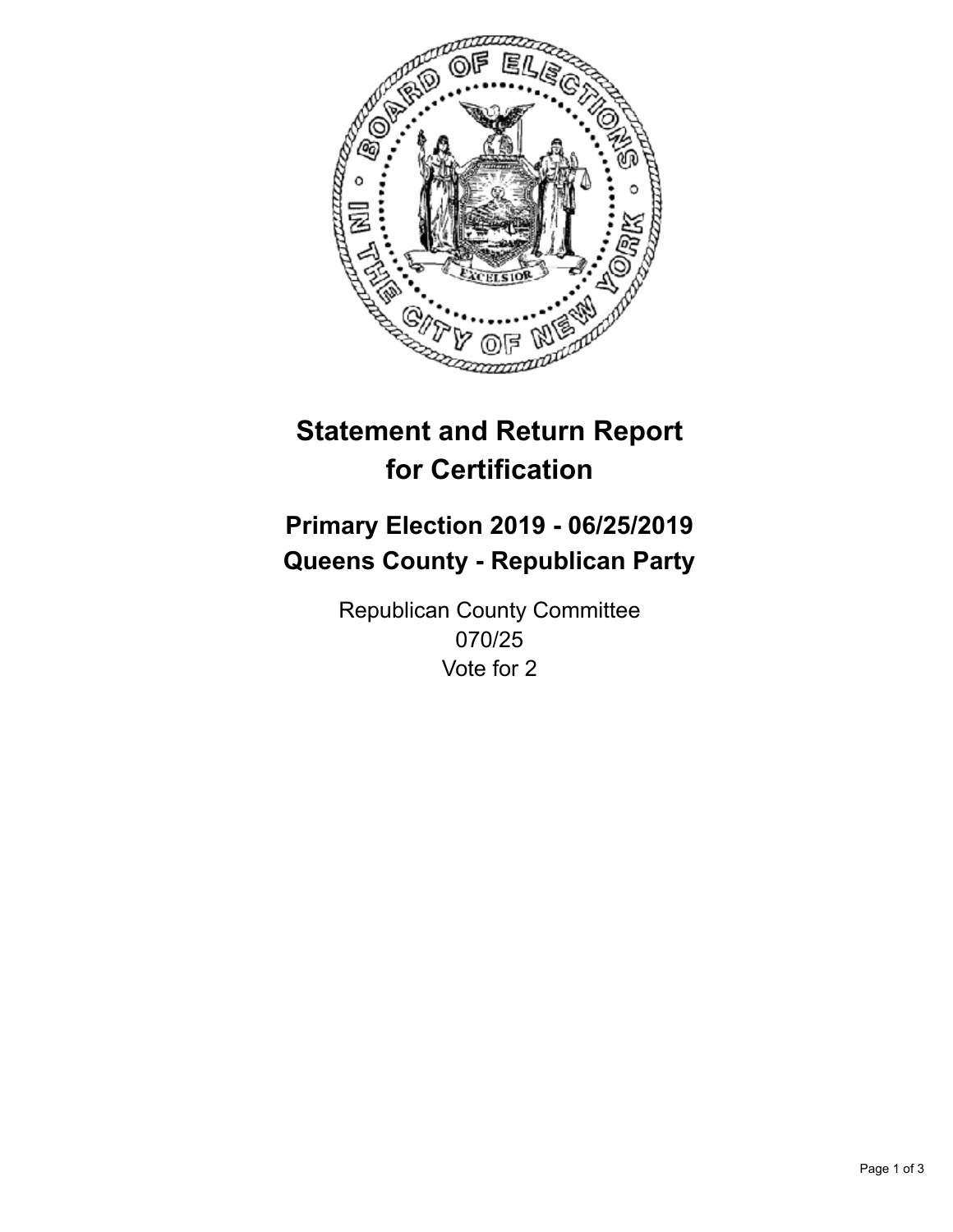

## **Assembly District 25**

| <b>PUBLIC COUNTER</b>                                    | 2            |
|----------------------------------------------------------|--------------|
| <b>MANUALLY COUNTED EMERGENCY</b>                        | 0            |
| ABSENTEE / MILITARY                                      | 0            |
| <b>AFFIDAVIT</b>                                         | 0            |
| <b>Total Ballots</b>                                     | $\mathbf{2}$ |
| Less - Inapplicable Federal/Special Presidential Ballots | 0            |
| <b>Total Applicable Ballots</b>                          | $\mathbf{2}$ |
| <b>AMY WIESMAN</b>                                       |              |
| RONALD REYES                                             | 2            |
| <b>MARILYN BROWN</b>                                     |              |
| <b>HUGO C. ESTIGARRIBIA</b>                              | 0            |
| <b>Total Votes</b>                                       | 4            |